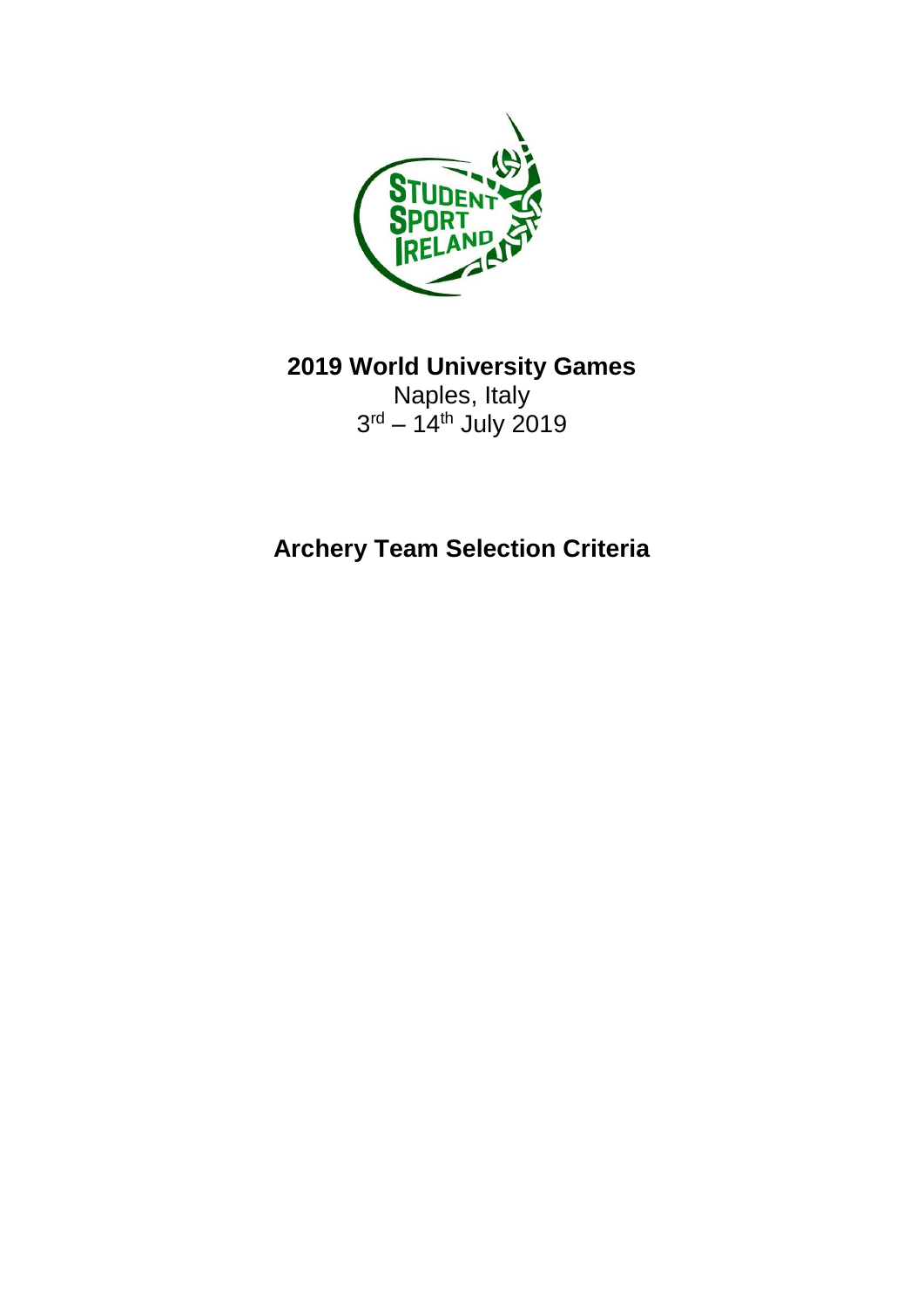

**Team Ireland Archery Selection Criteria 2019 World University Games Naples, Italy 3 rd – 14th July 201**



## **Introduction**

Student Sport Ireland is the sole sanctioning body responsible for identifying, selecting and organising Irish teams and individuals to attend the 2019 FISU World University Games.

## **Events**

| <b>Individual Events</b> |                             |
|--------------------------|-----------------------------|
| Men                      | - Recurve Bow (or division) |
|                          | Compound Bow<br>٠           |
| Women                    | Recurve Bow (or division)   |
|                          | <b>Compound Bow</b>         |
| <b>Team Events</b>       |                             |
| Men                      | Recurve Bow                 |
|                          | Compound Bow                |
| Women                    | Recurve Bow                 |
|                          | Compound Bow                |
| <b>Mixed Team</b>        | <b>Recurve Bow</b>          |
|                          | Compound Bow                |
|                          |                             |

## **Participation**

Each country may enter a maximum of eight (8) competitors with a maximum of two athletes in each bow category and gender (two (2) RW, two (2) RM, two (2) CW, two (2) CM).

# **2019 World University Games Archery Selection Criteria**

To be considered for selection student athletes will be required to attain the following scores within the specified qualifying period.

| Event    | Men      | Women    |
|----------|----------|----------|
| Compound | 675/1350 | 660/1340 |
| Recurve  | 640/1275 | 620/1260 |

Please note:

- 1. Scores to be shot at Archery Ireland or World Archery events WA720 or WA1440 rounds
- 2. The last date for attaining the above scores is Sunday, 28<sup>th</sup> April
- 3. The qualifying period is 64 weeks prior to 28<sup>th</sup> April i.e. 3<sup>rd</sup> February 2018
- 4. Student archers qualifying on the basis of a having attained the qualifying score in 2018 must demonstrate consistency of performance to the Team Manager in the six months prior to the competition to secure a nomination to Student Sport Ireland.

## **Student Archer Selection**

The Team Manager will nominate student archer(s) to Student Sport Ireland for consideration. SSI's High-Performance Committee, aided by the selection criteria outlined above and the student nomination